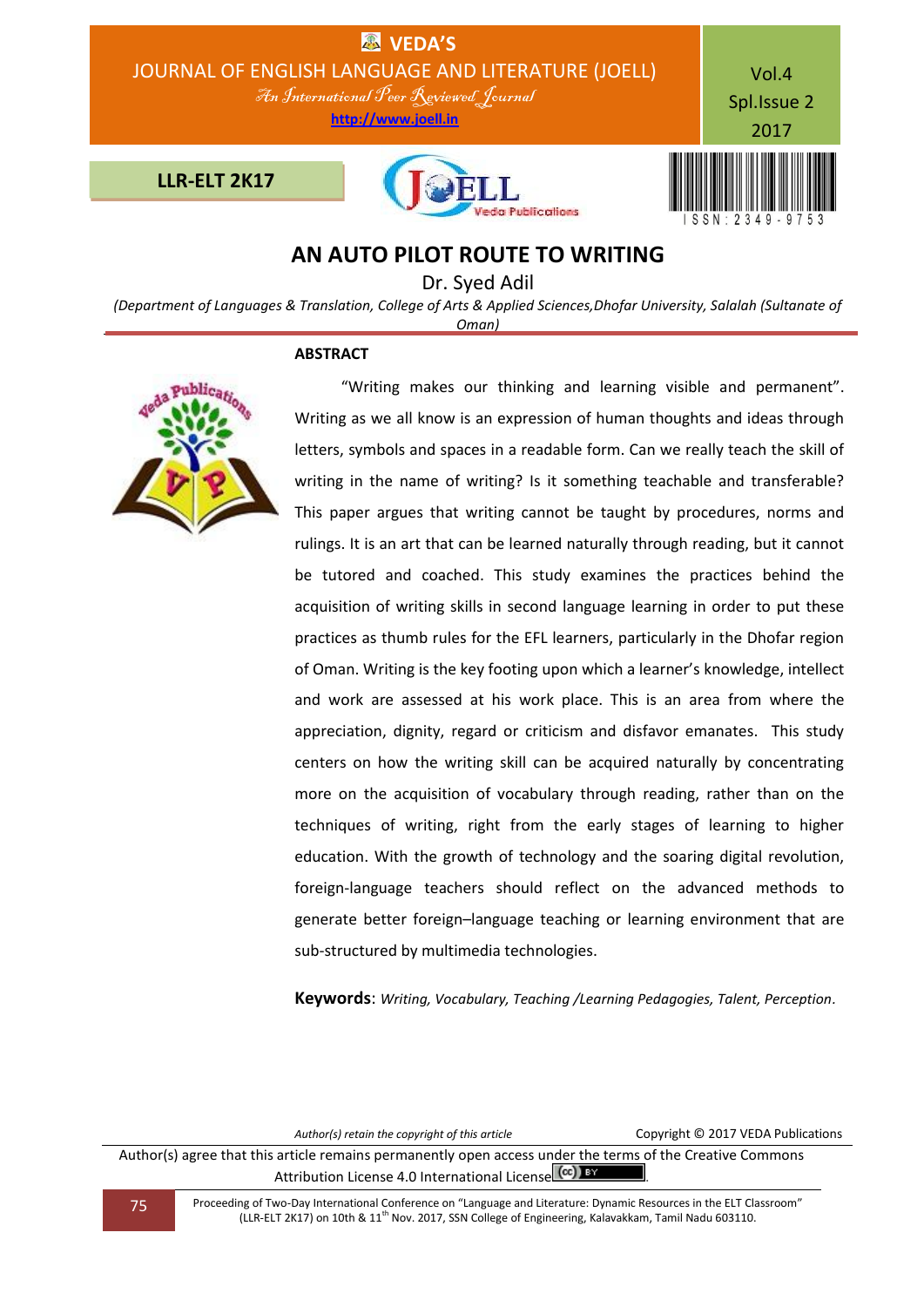### **INTRODUCTION**

There seems to be no compelling reason to argue that "writing is the act of putting pen to paper or fingers to keyboard or even thumbs to phone pad. Any time you record language in script, whether that's a tweet or the next great American novel, you're writing" (Vocabulary.Com Dictionary). In other words, a casual hypothesis about writing is putting our words, observations, remarks and comments in a visible form. If I tell my next door neighbor that I would give half of my fortune to her after my departure from the world, she would like me to put it in writing to make it more visual. "Writing is portable and permanent. It makes your thinking visible" (Rebecca, 2011). Writing skill, in fact, should be treated only as a job skill at the college level. It is a skill on which one's reason, understanding and education is assessed in an organization, society and culture, and our career and employability depend on this competence, but this expertise cannot be acquired simply by learning the techniques of writing like hook sentence, thesis statement and background information and learning different types of essays as illustrated from the following student's notes:

### Parts of an Essay Introduction -A lead that catches the reader's attention. ·Personal Story ·Quote Shocking Statement . Figurative Language ·Rhetorical Question ·Definition  $. Factor$ · Description - A Hesis statement that includes: What the reader should expect from reading your paper. . Tells the reader the stance you have taken on the topic you are writing about.

Figure-1 Parts of an Essay

In spite of all this training in writing, it is observed that our students do not write as well as we expect them to write. "Our students can't write very well. It's no mystery" (Tucker, 2017). "The complaints about the quality of students' writing are perennial, which says as much about the complainers as it does students" (Warner, 2017). One mother complained to her son's coach who was preparing him in his college admission essay. "He gets good grades, so I was surprised to see his essay was not that good. I know they'll teach him to write in college—I just hope he gets into a good one." "I didn't say the ugly truth, that her bright boy might not graduate as a solid writer, no matter how well the college" (Maquire, 2016). Prof. William Harris unfolds the mystery of why students can't write : "When we ask why Johnny can't write, we also have to ask the more important and basic question: Why can't he read?" (Harris, 2009) Stephanie White is an instructional developer at the University of Waterloo, Canada. An excerpt from her dialogue with her colleague is produced below to hypothesize the research question in the present studies.

**You: (Colleague)** "My students are smart, but they can't write!"

**Me: (Stephanie, Instructional Developer) "**I know what you mean about UWaterloo students! The undergraduate and graduate students I teach and work with here continue to impress me with their knowledge and abilities. They write, but they write in genres completely unknown to them" (Stephanie, 26th Jan, 2017).

Michael Skapinker narrates a story on his blog "Does It Matter If Students Can't Write?" (June 26, 2013). He recalls a professor was reprimanded by his dean for teaching writing in Law and MBA classes. The students complained to the dean so strongly that the dean had to urge the professor to stop teaching writing. "The students said that in business today they did not need to know how to write. Emails and tweets are the medium of exchange" (Skapinker, 2013). To a certain extent, the students seem to sound reasonable. In the present study, it is developed that a student of journalism or business need to be taught in a different style and pattern from a student of engineering, computer science or any other stream. Teaching writing cannot be same for all the students. The basic function of language is the expression of thoughts. "One of the main goals of language teachers is to provide students with the tools to be effective communicators" (Bilash, May 2009). As far as language for the purpose of art is concerned, it is the domain of the novelist, poets and dramatists where the main focus is on aesthetic beauty.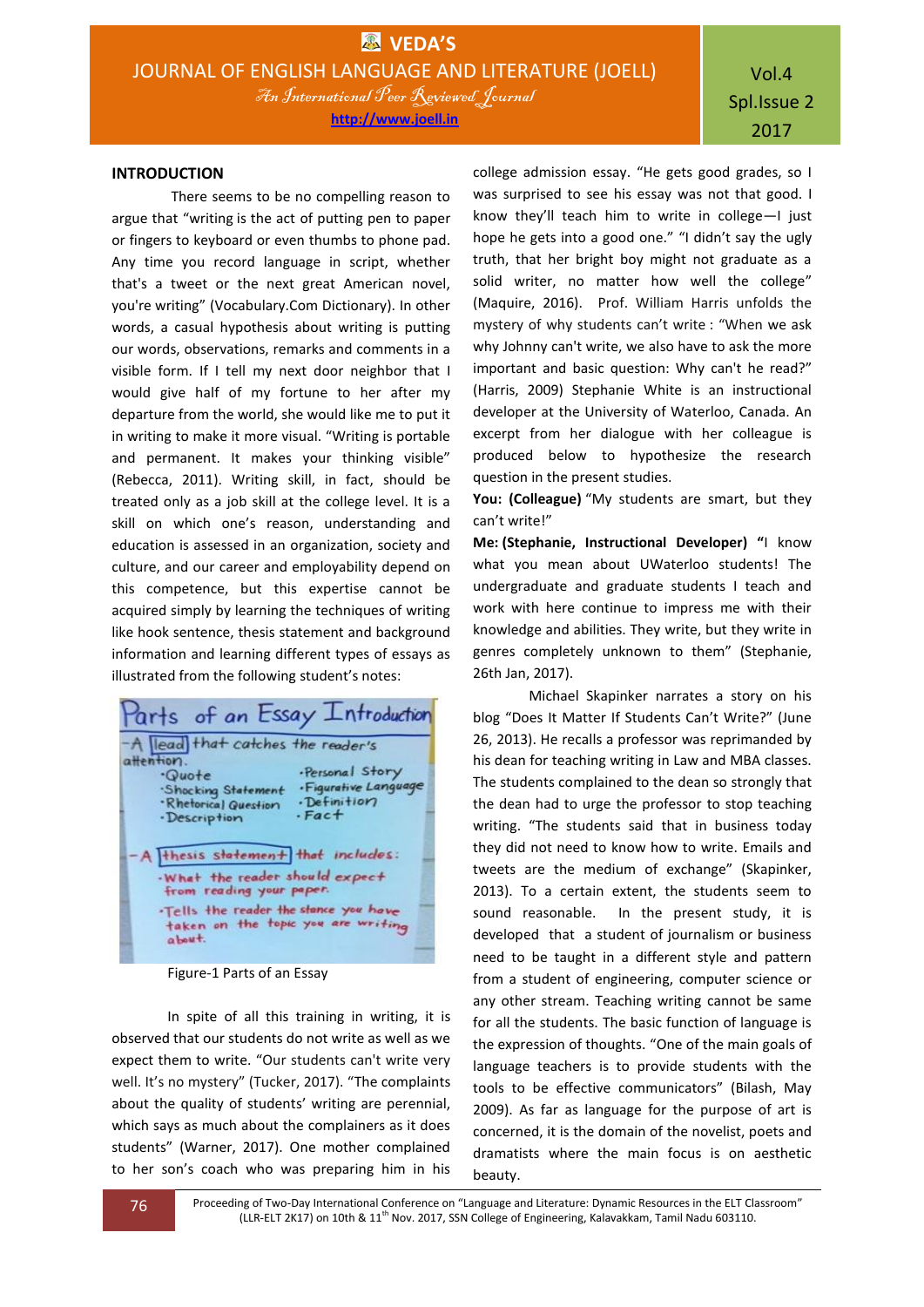**ENDA'S** JOURNAL OF ENGLISH LANGUAGE AND LITERATURE (JOELL) An International Peer Reviewed Journal **http://www.joell.in**

Vol.4 Spl.Issue 2 2017

The present study argues that a man is born with innate instincts for writing. If we look at the anatomy of fingers, it is quite apparent that the different sizes of fingers are designed also for writing. Just imagine, if all the human fingers were of the uniform size, could there be a possibility of writing? No certainly not. Amazingly enough, a child of two years starts writing on the doors and walls of the house without knowing the alphabet. You might object to his writing on the wall, but this child has a strong urge to write and such an impulse in a child is natural and spontaneous. Although the child's writing looks weird, it is suggestive of the many shapes of letters that he/she is still to learn. It also tends to show the child's innate creativity and confidence. Initially, these scribbles are disordered and uncontrolled, but gradually they acquire control over their arms, hands and fingers and their eye-hand coordination gets better. The following patterns are suggestive of the practice of forming 'A, O Q' which the child is to learn.



Figure-2 Child Drawing Some Weird Pattern on the Wall

Although this scribbling doesn't have any meaning for the adults, these marks are very significant for the child as they express his/her thoughts and they symbolize innate writing skill. Here the child learns how to grasp the pen and how to apply the right amount of pressure on pen or crayon to draw a pattern. This stage of writing has been termed as "Writing Readiness" (Kid Sense, 2017). This scribbling is the child's first attempt at writing and communication. It is a link between a child and literacy. Later in life this state of literacy abounds in norms and procedures. The present day college teaching of writing is embedded with technicalities and less attention is paid to the nucleus of writing which is chiefly formed with words. Vocabulary is a focal point for the language competence. As Ludwig Wittgenstein (2011) argues, "The limit of my language is the limit of my tongue." We as examiners and instructors often observe students scratching their heads during the examination of writing. They are continuously erasing and rewriting sentences. They might be having a lot of ideas but their restlessness suggests they are not able to translate their thoughts into writing. They are groping for suitable words. A perception of writing can be illustrated by the following graphic.



Figure-3 Thoughts and Words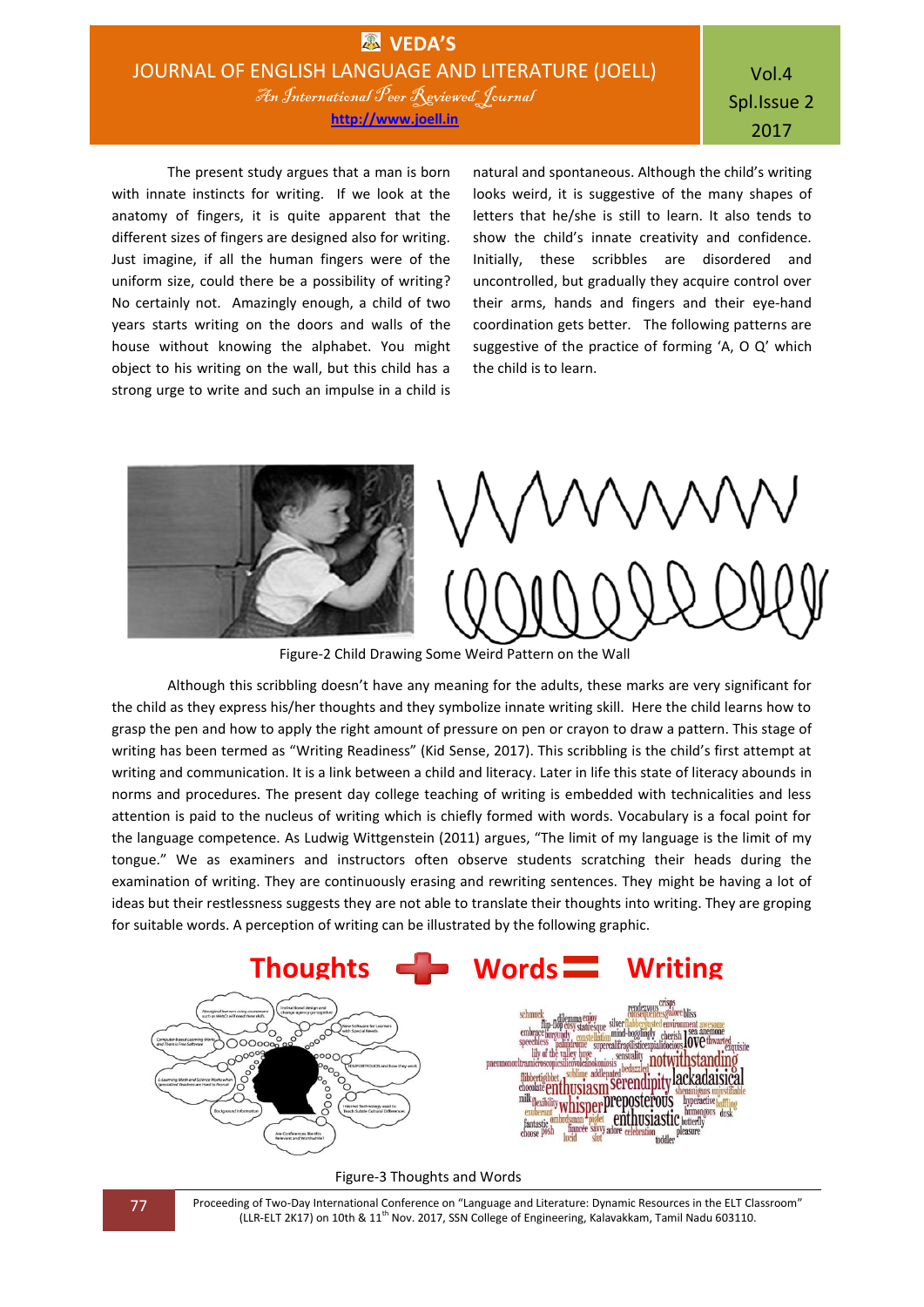It is quite clear from the above illustration that one needs to have thoughts and words in order to be able to write. If you have only thoughts and no words, you can't express your feelings. You can't share your ideas. Comprehension is the final target of all reading, so the importance of words cannot be underappreciated. On the basis of evidence currently available, it seems fair to suggest that a rich and copious vocabulary is quite crucial for sound reading and writing ability. Laflamme (1997) asserts that current research has identified knowledge of vocabulary as the single most important factor in reading comprehension. Similarly, there is no dearth of studies showing a strong link between reading and writing. "Reading and writing are two analogous and complementary processes in that both involve generating ideas, organizing ideas into a logical order, drafting them a number of times to achieve cohesion, and revising the ideas as is appropriate" (Laflamme, 1997). There is another writer who demonstrates the importance of vocabulary by suggesting an analogy of a mechanic and his tool box: "Every good mechanic has a toolbox full of tools. Just as really good mechanics can pull out the right tools to make a good engine even more powerful, good writers can pull out the right tools at the right time to make good writing even more powerful. One tool that can "power up" your writing is a strong vocabulary" (Time 4 writing, 2017). Academic success starts with reading.



Figure-4 Interdependence of Vocabulary, Reading Ability and Academic Success

"A good vocabulary means that you know how to express yourself so that the reader will understand your material. It is worthwhile to constantly work at improving your knowledge of words" (Kurts, 2012). There is an age old saying by Confucius: "The beginning of wisdom is to call things by their right name." It is thus conveyed that writing is a continuous process of choices. When a student plans a writing assignment, he/she chooses a topic, method and sources and as he/she starts writing, he/she chooses words to be used in his writing. When it is time to revise the first draft, again it is the time to make more choices. Finding words that capture your meaning and convey that meaning to your readers is challenging. "We can shape events in each other's brains with exquisite precision" (Pinker, 2007). There is a famous saying by Voltaire which sounds the same theme: "The secret of being boring is to say everything." It is quite evident now from the foregoing discussion that commanding a good vocabulary is the first step towards writing.

In this study, the question under discussion is how the students can learn and retain a large vocabulary. The simple answer is technology or, better said, digital technology, and this can be achieved by blending the teaching mission with interest, curiosity, thrill and diversity. This essentially involves a judicious use of power point, videos, audio files, images and music for reinforcing the vocabulary. "We as educators need to reconsider our roles in students' lives, to think of ourselves as connector first and content expert second" (Richardson, 2008). "If we teach today as we taught yesterday, we rob our children of tomorrow" (John Dewey, 2016). Technology can not be a substitute for teachers but the teachers who don't use technology will be substituted by those who use.

## **LITERATURE REVIEW**

Historically speaking, a great amount of research and pedagogy has isolated reading and writing (Shanahan, 2006). Links between reading and writing have been examined widely over the past few decades. Most studies have concluded that a strong connection exists between reading and writing. (Jetkins, 2004; Berninger 2002; Abbott & Berninger, 1993; Tierney &Shanahan, 1996; Juel, 1988; Loban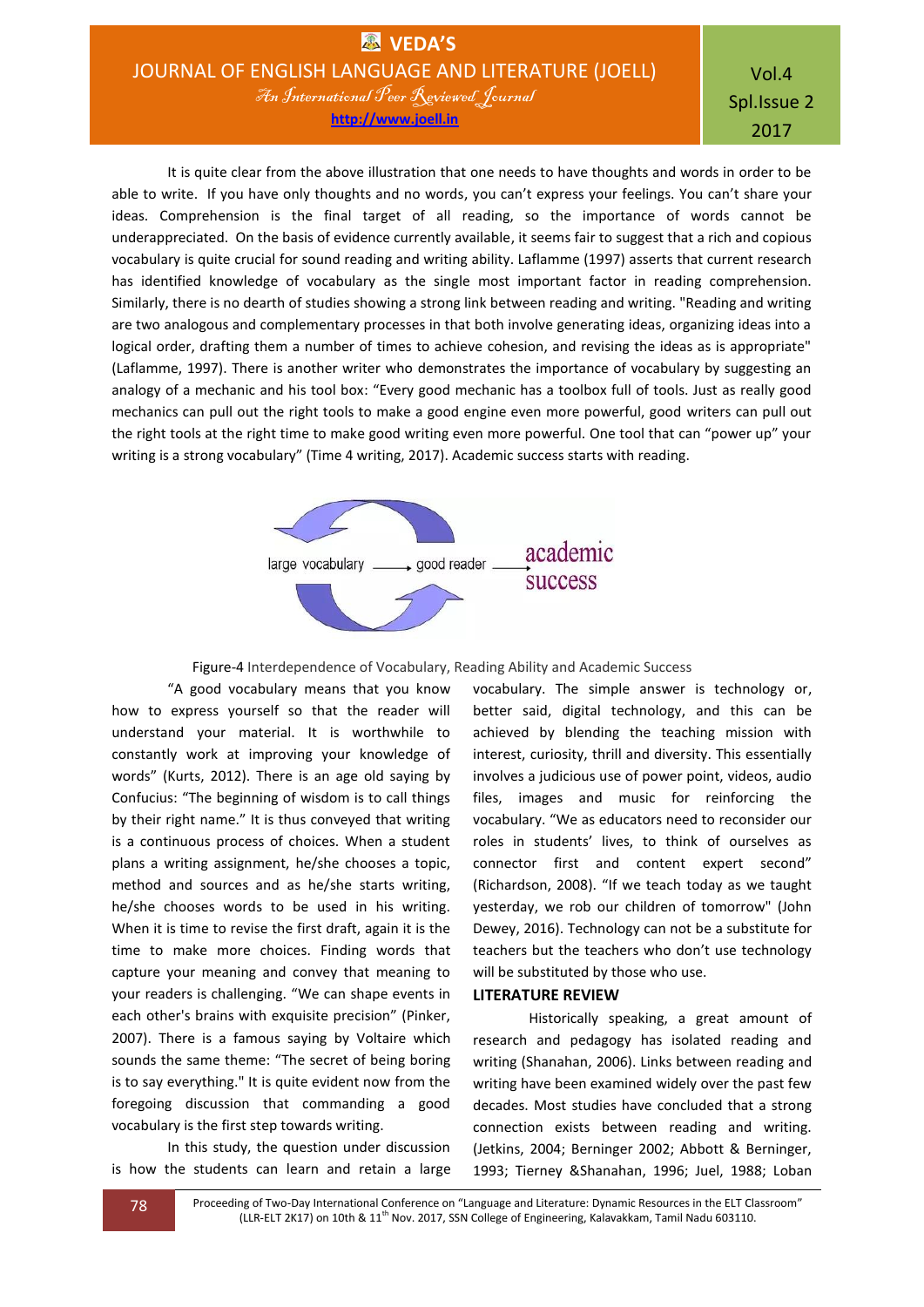**http://www.joell.in**

1963, Shanahan 1984) and have conveyed that reading and writing energize overlapping in brain zones. In the domain of language acquisition, researchers have shown interest in the area of writing composition. Studies conducted by the various investigators measure students' perspective towards writing. They affirm a strong link between reading and writing skills. Till 1970, reading and writing were separate fields or perhaps could be looked upon as linked language processes. Prior to this, writing as an academic subject found its source in the Aristotelian approach towards writing as rhetoric. Its focal point was on techniques, grace, presentation and rendering. During the  $18<sup>th</sup>$  century, the study of Aristotelian rhetoric "dominated course work in colleges and later the focus shifted to bringing appreciation of the art of writing into the commonplace tradition" (Langer & Allington, 1992,). By the end of the  $19<sup>th</sup>$  century, these customary perceptions of writing were replaced by realistic and utilitarian notions that transformed the traditional approach towards writing. It still abided by the laws of rhetoric until 1960s.

A greater amount of concern and interest between the learner and the text was noticed in the 1970s and 1980s when the focus shifted to language and cognition (Anderson & Bower, 1973; Chafe, 1970; Chomsky, 1965). A review of interrelationship and developmental studies was published by Stotsky in 1983 that explored the relationship between reading and writing. She claimed, "Better writers tend to read more than poorer writers, and that better readers tend to produce more syntactically mature writing than poorer readers." She also asserted, "Studies that sought to improve writing by providing reading experiences in place of grammar study or additional writing practice found that these experiences were as beneficial as, or more beneficial than, grammar study or extra writing practice"

Current studies have examined the seemingly unconnected components of reading and writing on the basis of levels of language approach that separate the levels of the word, sentence. "This conceptualization is substantiated by the intra individual differences that pervades across levels of language" (Vellutino, Tunmer, Jaccard & Chen, 2004). To put it in simple terms, reading impacts writing and

writing impacts reading. Research has established that when students read broadly they become better. "You wouldn't expect a child to make a movie if they had never watched TV or visited the cinema, so why, oh why do we expect children to be able to write when they don't read and aren't encouraged to by the primary Literacy Strategy?" (Shoorayner) "The most important thing is to read as much as you can, like I did. It will give you an understanding of what makes good writing and it will enlarge your vocabulary." - J. K. Rowling

quotes fromBrainyQuote.com.

## **RESEARCH METHOD**

The present research was organized at Dhofar University. On the whole 4 groups consisting (4x40=160) students with the same course materials and curriculum were selected for the study. Let us call the two groups consisting of (2x40=80) students each as experimental groups and controlled groups. Two complete units of reading writing, listening and speaking from the text book Unlock -4 (Sowton & Lewis, 2014 Cambridge University Press) were selected. The experimental groups were taught the two units using digital media with all its paraphernalia. The other two groups (controlled group) were taught the same units in traditional style without using power point, flash cards, images and graphics. To ascertain the validity of the results two other groups of 40 each were taught randomly for a week using the traditional method and digital technology.

The present study deployed a quantitative method with a survey model to examine the efficacy of digital tools like audio, videos, text file, PowerPoint, images and music etc. The purpose of the present study was to explore how far these tools can be utilized in reinforcing, registering and enhancing the level of vocabulary. The questionnaire was composed of 13 items used on a Lickert scale commencing from 1(strongly disagree) to 5 (strongly agree) which later became 15 after a validity test by experts and authorities where items were added and some were deleted. The questionnaire was first trial tested on an extensive sample at the Dhofar University, and two items were deleted due to their being low corrected items. On receiving the questionnaire back, only 219 (91%) were found valid.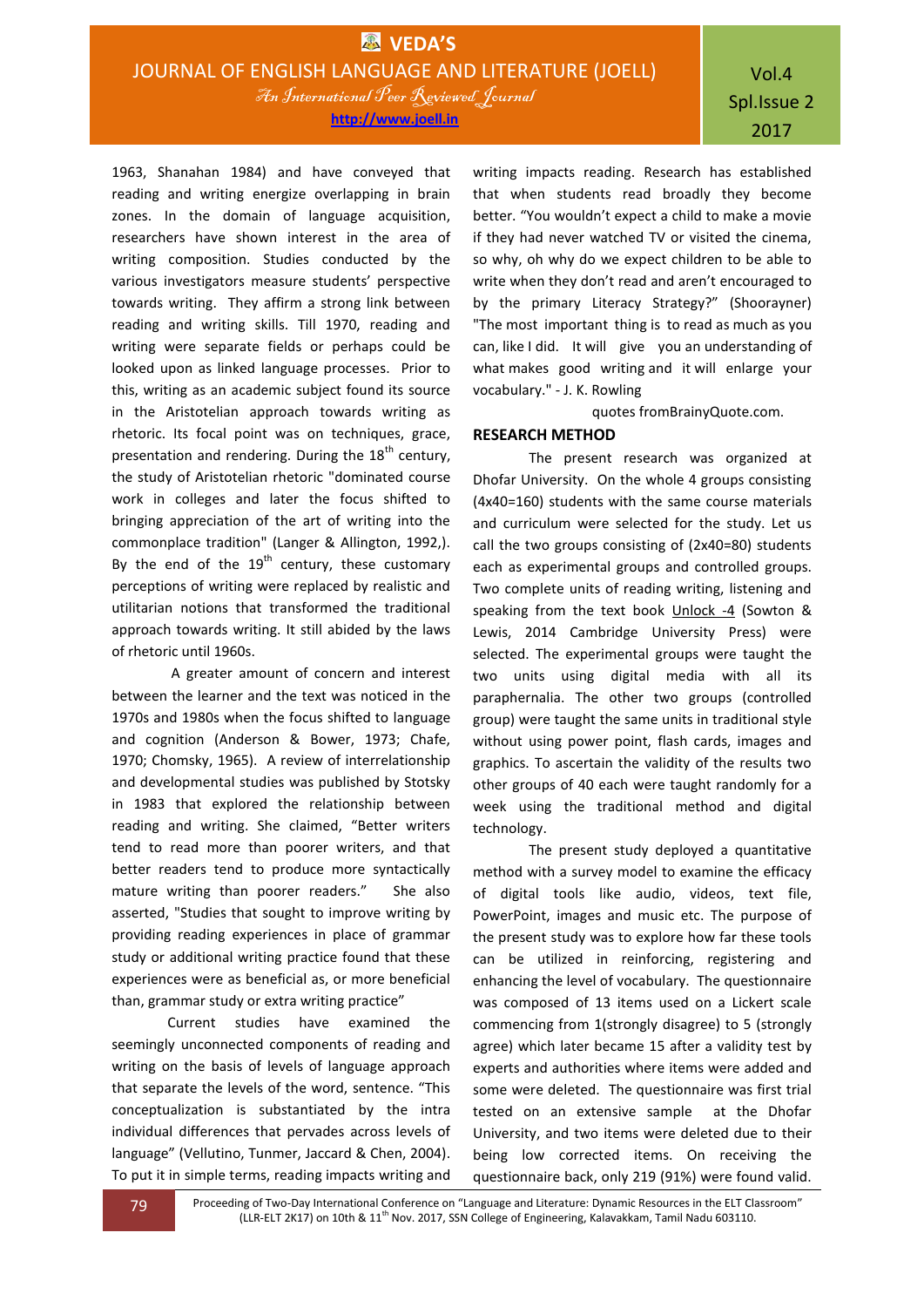For the data investigation the Descriptive Statistics Independent –Sample t Test, and the Pearson correlation coefficient were conducted to respond to the research questions. The graph that emerged after the study is produced below.



The following (SAQ) self-administered questionnaire was designed to elicit the responses of the students. The following data were collected and analyzed:

| S#             | <b>Questions</b>                                                                                        | <b>SD</b> | D              | N  | A  | <b>SA</b> | <b>Mean</b> |
|----------------|---------------------------------------------------------------------------------------------------------|-----------|----------------|----|----|-----------|-------------|
| $\mathbf{1}$   | I understand the vocabulary fast if<br>they are digitally explained in my<br>mother tongue.             | 9         | 17             | 38 | 63 | 92        | 3.7         |
| $\overline{2}$ | The process of teaching vocabulary<br>is enjoyable.                                                     | 11        | $\overline{7}$ | 43 | 78 | 79        | 3.8         |
| 3              | Flash cards used during the lesson<br>increases my interest.                                            | 11        | 19             | 30 | 77 | 82        | 3.8         |
| 4              | The lesson presented was not<br>engaging.                                                               | 88        | 72             | 31 | 19 | 9         | 2.6         |
| 5              | Videos and images keep me<br>focused on the targeted<br>vocabulary.                                     | 15        | 17             | 31 | 80 | 71        | 4.2         |
| 6              | Digital vocabulary cards flashing at<br>a rapid pace keep me mentally and<br>orally busy.               | 8         | 11             | 25 | 78 | 97        | 3.9         |
| 7              | The rapidly moving images evoking<br>the targeted vocabulary help me<br>remember the vocabulary faster. | 9         | 13             | 46 | 85 | 66        | 4.1         |
| 8              | Music present in the videos arrests<br>my attention while showing<br>vocabulary words.                  | 10        | 12             | 33 | 92 | 72        | 3.9         |

Table-1 Share of Responses for Each Statement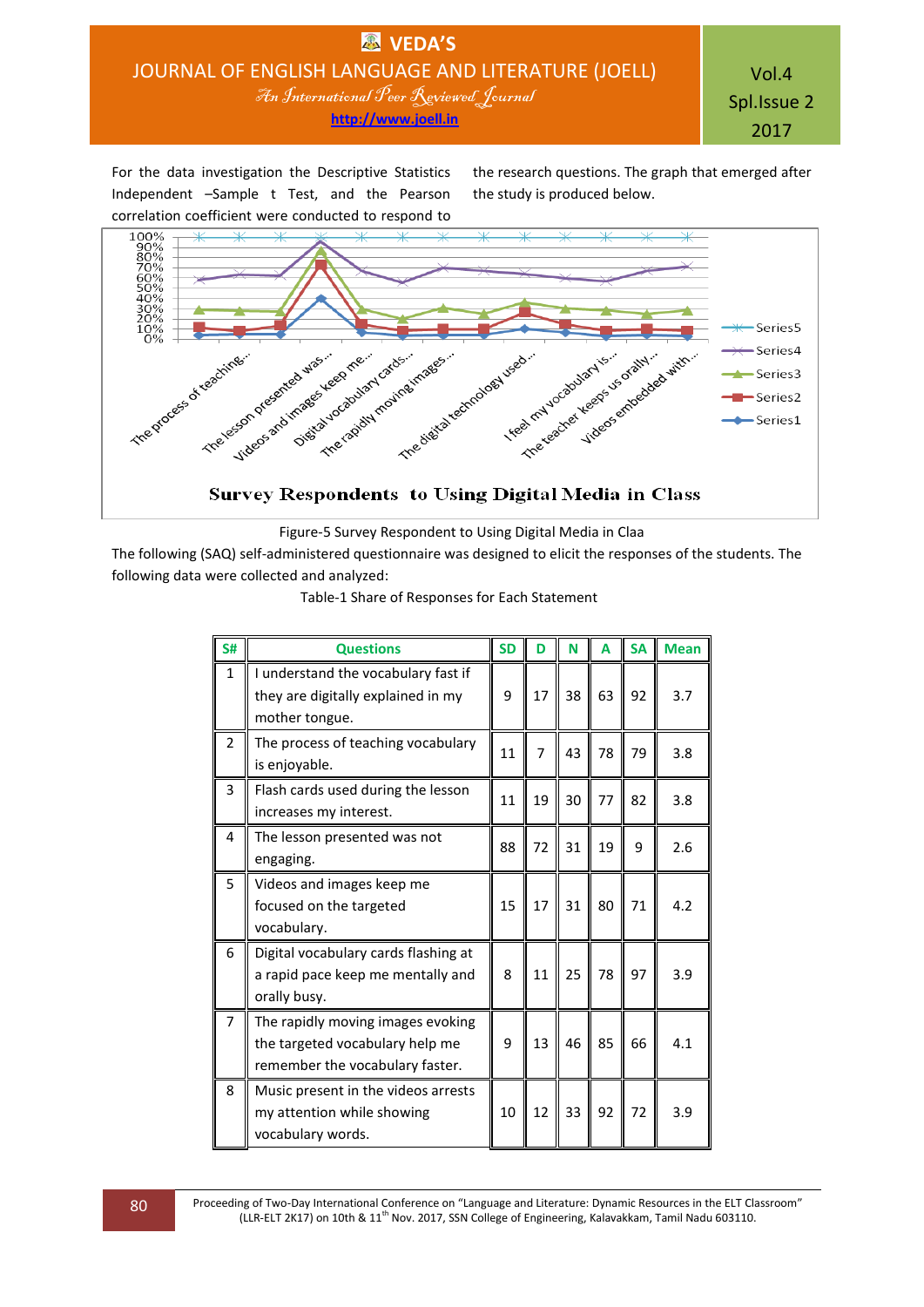| <b>EN VEDA'S</b>                                   |
|----------------------------------------------------|
| JOURNAL OF ENGLISH LANGUAGE AND LITERATURE (JOELL) |
| An International Peer Reviewed Journal             |
| http://www.joell.in                                |

| 9  | The digital technology used in the<br>class keeps my attention focused.                          |                |    | $23$ 35 22 61 78 |    |    | 3.2  |
|----|--------------------------------------------------------------------------------------------------|----------------|----|------------------|----|----|------|
| 10 | The classroom environment<br>created by digital technology is<br>conducive to overall learning.  | 15             | 17 | 34               | 65 | 88 | 3.6  |
| 11 | I feel my vocabulary is growing fast.                                                            | $\overline{7}$ | 12 | 43               | 63 | 94 | 3.9  |
| 12 | The teacher keeps us orally<br>engaged throughout the lecture<br>with different digital devices. | 10             | 12 | 33               | 92 | 72 | 3.60 |
| 13 | Videos embedded with vocabulary<br>words and music capture my<br>attention.                      | 7              | 12 | 43               | 94 | 63 | 4.2  |
|    | Mean                                                                                             |                |    |                  |    |    | 3.7  |
|    | SD                                                                                               |                |    |                  |    |    | 0.4  |

# **DISCUSSION**

The outcomes of the present study suggest combating the issue of vocabulary retention with the maximum use of digital tools like audio, videos, images, digital flash cards, interactive diagrams, short text files, power point presentation, and last but not the least, music, as is evident from a higher percentage of responses to question 8; the mean of which comes to 3.9%. It was learned during the experimental study that a teacher's intensive preparation for keeping the students engaged is a fundamental step to encounter the classroom boredom as reflected from the response no. 12 which is 3.60%. It was also noticed that the rapid movement of vocabulary images and flash cards helped students retain the vocabulary items, as evidenced by the reply to question no.7 which is 4.1%. The rule of thumb was discerned as investing greater energy for the preparation of a lesson and is crucial. The lesson was not only prepared well but the several items in the folder were placed serially and a digit was given in continuing order to avoid a moment's delay in switching over to the next file.

| Help |                                                                                                                  |       |                |                                                         |          |  |  |  |
|------|------------------------------------------------------------------------------------------------------------------|-------|----------------|---------------------------------------------------------|----------|--|--|--|
|      | Share with $\sim$                                                                                                | Print | Burn           | New folder                                              |          |  |  |  |
|      | Name                                                                                                             |       | ≂              |                                                         |          |  |  |  |
|      | <b>Comparison &amp; Contrast Essay</b>                                                                           |       |                |                                                         |          |  |  |  |
|      | <b>III</b> Unit -2 Flash Cards                                                                                   |       |                |                                                         |          |  |  |  |
|      | <b>EE 1Unlock -4 R&amp; W Unit -2 page 34 EX-1.pptx</b>                                                          |       |                |                                                         |          |  |  |  |
|      | 2.Unlock-4 R&W Unit-2 Page-34 Intro + Ex-2.pptx                                                                  |       |                |                                                         |          |  |  |  |
|      | [[22] 3.Arabic Vocabulary page 34 Ex-2.pptx                                                                      |       |                |                                                         |          |  |  |  |
|      | 4.Unlock-4 R&W Unit-2 Page-34 Ex-3 solution .pptx                                                                |       |                |                                                         |          |  |  |  |
|      | [99] 5.Show the video.docx                                                                                       |       |                |                                                         |          |  |  |  |
|      | 6.Unlock-4 R&W Unit-2 Page-35 Ex-4.pptx                                                                          |       |                |                                                         |          |  |  |  |
|      | 7.Unlock -4 r & W page 35 EX-6 Just for reading.pptx                                                             |       |                |                                                         |          |  |  |  |
|      | a 8 OK .Show the video.docx                                                                                      |       |                |                                                         |          |  |  |  |
|      | 9 Ok Unit -2 Page -35 Ex-7.pptx                                                                                  |       |                |                                                         |          |  |  |  |
|      | $\left[\frac{1}{2}\right]$ 10.Unit-2 page 35 ex-6.pptx                                                           |       |                |                                                         |          |  |  |  |
|      | [44] 11 Unit-2 Arabic dict & Vocabulary page 36 EX-1.pptx                                                        |       |                |                                                         |          |  |  |  |
|      | <b>Ed 12 Unit-2 page -36 Ex-1 solution.pptx</b><br>[22] 13 Flash cards Shaheer Page 37 Middletown University.doc |       |                |                                                         |          |  |  |  |
|      |                                                                                                                  |       |                |                                                         |          |  |  |  |
|      | 14 Unit-2 page 36 Ex- 2.pptx<br>[44] 15 unlock -4 R & W Text Explanation page 37 Middleton Un iversity.p         |       |                |                                                         |          |  |  |  |
|      | <b>Ed 16Unlock -4 R W Unit -2 Page 38 EX-5.pptx</b>                                                              |       |                |                                                         |          |  |  |  |
|      |                                                                                                                  |       |                |                                                         |          |  |  |  |
|      | [44] 17 Unlock-4 R&W Unit-2 Page-39 Ex-1 solution.pptx<br>吧】 18 Unlock-4 R&W Unit-2 Page 40 Flash Cards.doc      |       |                |                                                         |          |  |  |  |
|      |                                                                                                                  |       |                | 19 OK Unlock-4 R&W Unit-2 Page-40 Text Explanation.pptx |          |  |  |  |
|      | 19What is collocation.ppt                                                                                        |       |                |                                                         |          |  |  |  |
|      | 图 20 OK Unlock-4 R&W Unit-2 Page-39 Ex-2.pptx                                                                    |       |                |                                                         |          |  |  |  |
|      | 21 OK Unlock-4 R&W Unit-2 Page-39 Ex-4.pptx                                                                      |       |                |                                                         |          |  |  |  |
|      | [[4] 22 OK Unlock-4 R&W Unit-2 Page-41 Ex-5.pptx                                                                 |       |                |                                                         |          |  |  |  |
|      | Unit-2 Page-40 defining face                                                                                     |       | Title: Slide 1 |                                                         |          |  |  |  |
|      | fice PowerPoint Presentation                                                                                     |       | Authors: HP    |                                                         | Date mod |  |  |  |

#### Figure-6 Screen Shot of the Teacher's folder Showing Intensive preparation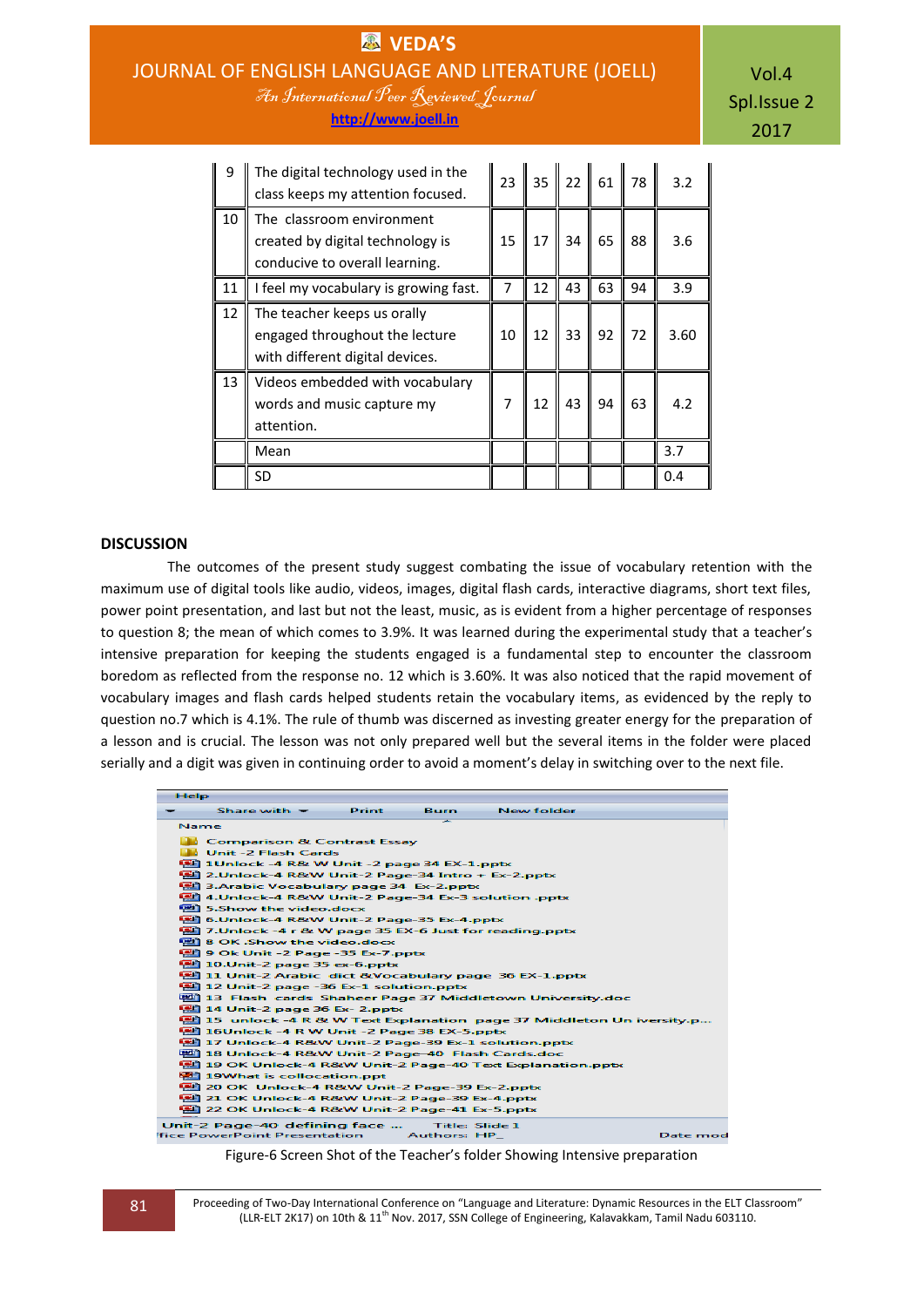## **CONCLUSION**

The current study arrives at the conclusion that the students using social media apps on mobile devices are basically visual learners as reflected from the response to question no.1 that is 3.72%. The slides of PPP were designed to serve as a visual treat. A picture quote was preferred over a text quote. The idea is further reinforced by a study that "the human brain processes images 60,000 times faster than text and 90% information transmitted to the brain is visual"(Thermopylae, 2014). The age old saying resounds in minds: "A picture is worth a thousand words." It was also discovered that a teacher should teach the students in a way that is consistent with their strength, as evidenced from response no.13 which is 4.21%. A series of fast-swinging images related to the teaching materials was shown to evoke a desired response item -6, 3.85 %.A treat to their eyes was more than a tool to discourage them from getting distracted. On encountering difficult words, the students might give an excuse to use their mobile phones for looking up a particular word. Although the teacher tries to explain the word in English, they might say they will be comfortable with a bilingual dictionary. In such a situation, a strong possibility exists that they might sneak into social media files to check their statuses or the number of likes accumulated over a particular posting. This obviously distracts the whole learning process, making it weaker. The strategy of giving bilingual translation through digital dictionaries was adopted. It was also discovered that a shift from the other to the mother tongue is made possible through online dictionaries. This strategy left no chance for the students to reach out to their mobiles saving a situation of distraction. The teacher can make ample use of online dictionaries and can facilitate the students with a word in their mother tongue. The resultant effect of such a move is ensuring a higher degree of comprehension without letting the students think of using their cell phones as dictionaries. It was also felt during the course of teaching that a teacher can give the equivalent word in the mother tongue through the judicious use of online dictionaries. Three models of using the mother tongue for different speakers are being produced below. Here special care is to be exercised by the instructor in choosing the right parallel word by going into the detail of the words in English.



#### Figure-7 Use of Multilingual dictionary to facilitate Learning

process and keep the attention of the students through power point to make the students feel arrested. The students' cognizance of shorter span comfortable, engaged and to give a major impact to

The targeted study reveals that digital warm-up video and was followed by a series of easy, devices enhance visualization, facilitate the learning simple straightforward short answer questions flashing which is 8 seconds as per the recorded study was taken their happiness and self confidence. For those students into consideration. The lesson started with a brief who aren't so confident, "learning new material can